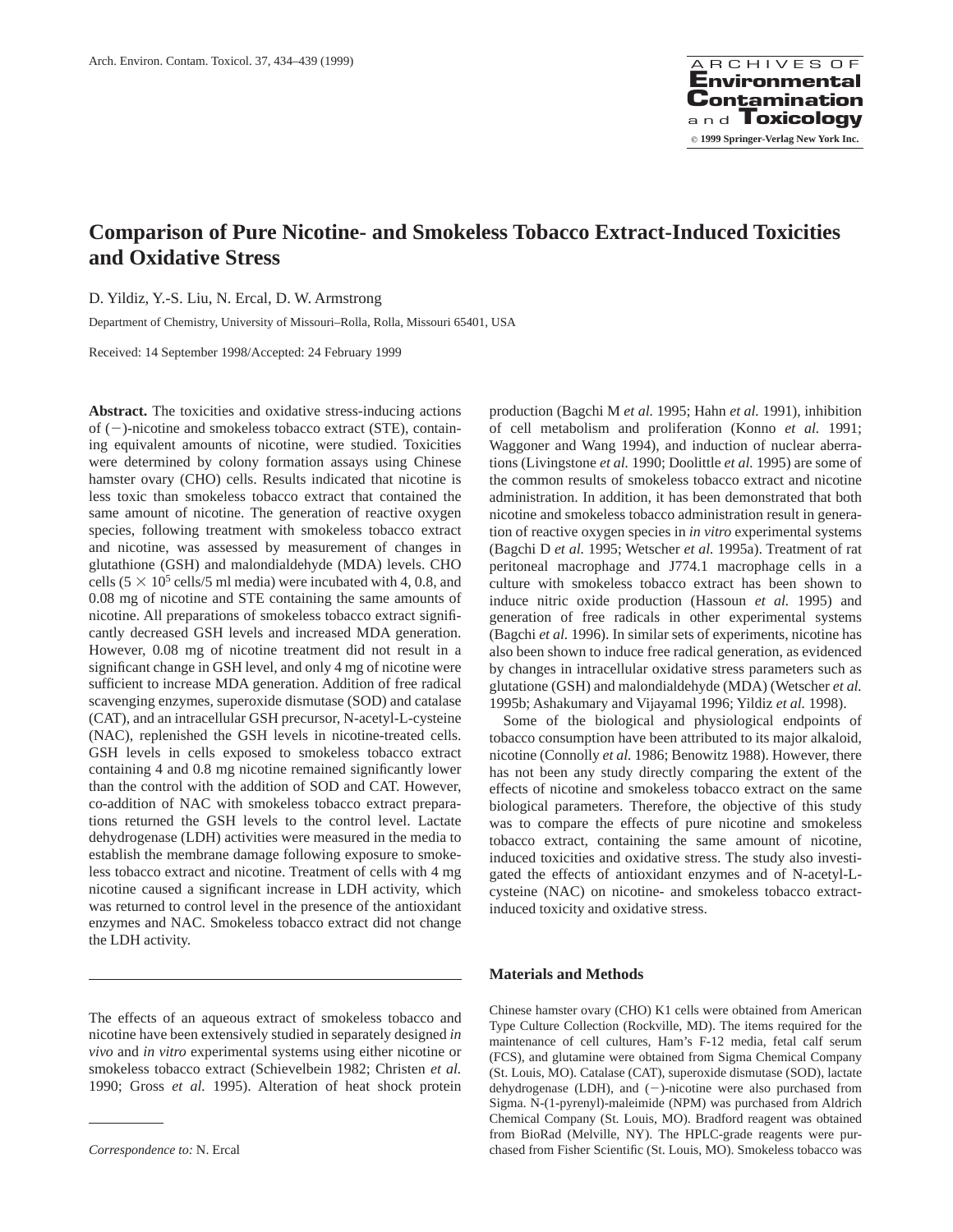obtained from University of Kentucky, Tobacco and Health Research Institute (Lexington, KY).

# *Preparation of Smokeless Tobacco Extract and Quantitation of Nicotine Content*

*Extraction:* Chewing tobacco (80 g) was cut into small pieces and stirred in distilled water (300 ml) for 24 h in the dark at room temperature. The mixture was filtered and the filtrate was centrifuged at 4,000 *g* for 1 h. The supernatant fraction was filtered through a millipore filter (0.45 µm) and frozen, then put onto a freeze-drier. The sample was not taken to dryness, but was stopped and then thawed to give 60 ml of solution. NaOH (1 ml of 1 N solution) was added to 1 ml of the above solution. The mixture was extracted with ether (4 ml) until additional extraction did not show any nicotine peak by gas chromatography (usually this occurred by five extractions). An internal standard of 1 ml (50 mM anthranilamide in methanol) was added to the combined etheral extract, and the mixture was concentrated on a water bath at 45°C to about 2 ml (Raisi *et al.* 1986).

*Equipment:* Analyses were carried out on a Hewlett Packard (Corvallis, OR) model 5890 series II gas chromatograph equipped with a flame ionization detector and HP 3396 series II integrator. The column was a DB5 (J&W Scientific,  $30 \text{ m} \times 0.25 \text{ mm}$  ID, 0.25  $\mu$ m film thickness). Helium was used as the carrier gas. The temperatures for injector and detector were set at 220°C and 250°C, respectively. A split ratio of about 100/1 was used for all the analyses. Nicotine and the internal standard in the sample extract were eluted from the column as sharp and symmetrical peaks within 12 and 20 min, respectively.

*Calibration Curve:* A calibration curve for nicotine was constructed over a range of 20–100 mM of nicotine in water. The data were subjected to linear regression analysis to give the appropriate calibration factor. The calibration curve was found to be linear over the range of concentrations 20–100 mM (correlation coefficient 0.996).

## *Cells and Culture Conditions*

CHO cells were propagated in Ham's F-12 culture media supplemented with 10% FCS and maintained at 37°C in a humidified atmosphere of 5% CO2 and 95% air.

#### *Colony Formation Assay*

For colony formation assay, exponentially growing cultures were detached from the surface by trypsinization, and the cell suspension was centrifuged at 2,000 *g* for 5 min. The resulting cell pellets were resuspended in fresh media and counted on a hemocytometer. Between 100 and 1,000 cells were seeded into small (60-mm) petri dishes in 5 ml media and incubated for 4 h to allow cell attachment to the surface. Nicotine and smokeless tobacco extract were then added to the petri dishes. The cells were then incubated for 7 days in the presence of nicotine and smokeless tobacco extract. At the end of incubation, colonies were stained and counted.

# *Staining, Counting of Colonies, and Construction of Cell Survival Curve*

After the media was decanted carefully, crystal violet (1 g crystal violet dissolved in 400 ml methanol prepared  $50\times$  staining solution) was added for 10 min to stain the colonies. The plates were washed with distilled water, allowed to air dry, and the number of colonies were then counted. The plating efficiency was calculated as follows: plating efficiency = colonies counted/cells seeded  $\times$  100. The survival fraction was calculated as follows: survival fraction  $=$  colonies counted / cells seeded  $\times$  (plating efficiency<sub>control</sub> / 100) (Hall 1988).

## *Oxidative Stress Studies*

Cells from exponentially growing cells were established  $(5 \times 10^5 / 5$ ml media) in culture flasks. After 4 h of incubation to allow cell attachment, various concentrations of nicotine (0.08 mg, 0.8 mg, and 4 mg) and smokeless tobacco extract containing the same amounts of nicotine were added to the media. Cells were then further incubated for 24 h in the presence of  $(-)$ -nicotine or smokeless tobacco extract. SOD (10 units/ml) and CAT (10 units/ml) or NAC (2 mM) were added along with nicotine and smokeless tobacco extract. At the end of the incubation, LDH activity was assayed in the media. The cells were trypsinized, collected, and homogenized for the determination of GSH and MDA levels.

## *GSH and MDA Determination*

Details of the GSH and MDA measurements and of the HPLC systems were described in a previous study (Neal R *et al.* 1997). MDA levels were determined as described by Draper *et al.* (1993) and Esterbauer *et al.* (1991). The GSH numerical values for the different experiments varied due to GSH fluctuations. For this reason, we converted the numbers to percent control to represent the data more clearly.

#### *LDH Activity Assay*

The LDH activity assay was performed as described previously (Tietz 1986). For the LDH measurements in a cell free system, 3 µl of LDH stock solution (1,000 U/ml) were added to the media (5 ml) containing either nicotine or smokeless tobacco extract. Samples were then removed at 0-, 4-, and 24-h time intervals for the determination of LDH activities. For time 0, samples were taken as soon as LDH was added to the media containing either nicotine or smokeless tobacco extract. LDH activities were then determined.

## *Protein Determination*

The Bradford (1976) method was used to determine the protein content of the cell samples using coomassie blue and optical density determinations at 595 nm.

#### *Statistical Analysis*

InStat by GraphPad software (San Diego, CA) was used to conduct a statistical analysis. One-way analysis of variance (ANOVA) and Student-Newman-Keuls multiple comparison tests were applied. Values of p less than 0.05 were considered to be significant.

## **Results**

#### *Colony Formation*

Table 1 shows the survival fractions of nicotine- and smokeless tobacco extract–exposed cells in the presence and absence of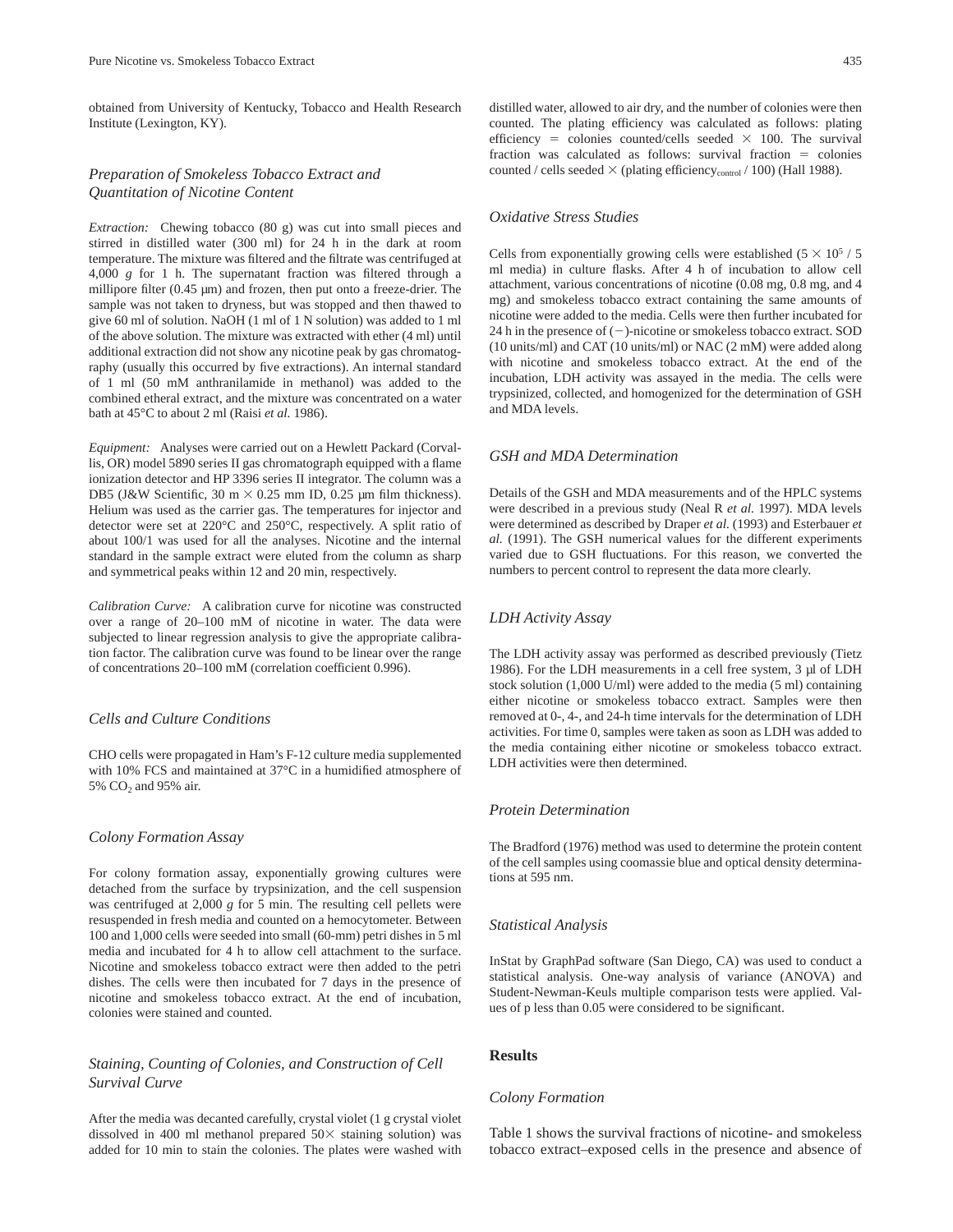| concentrations of incoune                   |                               |                                 |                 |  |  |  |
|---------------------------------------------|-------------------------------|---------------------------------|-----------------|--|--|--|
| Groups <sup>a</sup>                         | <b>Survival Fractions</b>     |                                 |                 |  |  |  |
|                                             | N <sub>0</sub><br>Antioxidant | SOD and<br><b>CAT</b>           | <b>NAC</b>      |  |  |  |
| Control                                     | $\pm 0$                       | $\pm 0$<br>1                    | $\pm 0$         |  |  |  |
| $0.08$ mg nicotine                          |                               | $0.90 \pm 0.09$ $1.00 \pm 0.06$ | $0.80 \pm 0.04$ |  |  |  |
| Smokeless tobacco<br>extract containing     |                               |                                 |                 |  |  |  |
| $0.08$ mg nicotine                          | $0.40 \pm 0.04$               | $0.80 \pm 0.07$                 | $1.00 \pm 0.03$ |  |  |  |
| 0.8 mg nicotine                             | $0.80 \pm 0.10$               | $0.70 \pm 0.04$                 | $0.60 \pm 0.03$ |  |  |  |
| Smokeless tobacco<br>extract containing 0.8 |                               |                                 |                 |  |  |  |

**Table 1.** Survival fractions of CHO cells following exposure to nicotine and smokeless tobacco extract containing equivalent contrations of nicoti

|         |  | Details of the procedure are explained in the Materials and Methods |  |  |  |  |
|---------|--|---------------------------------------------------------------------|--|--|--|--|
| section |  |                                                                     |  |  |  |  |

mg nicotine 0 0.50  $\pm$  0.04 4 mg nicotine  $0.03 \pm 0.01$   $0.04 \pm 0.00$   $0.04 \pm 0.00$ 

Values represent the mean  $\pm$  SD of three separate experiments

mg nicotine 0 0 0 0

<sup>a</sup> The final volume of cell culture media for control, nicotine, and smokeless tobacco extract groups was 5 ml

antioxidant enzymes and NAC. Incubation of CHO cells with nicotine and smokeless tobacco extract inhibited colony formation. Nicotine inhibited the colony formation 97% at 4 mg.

However, smokeless tobacco extract containing 0.08 mg nicotine was sufficient to reduce the colony formation by more than half. At higher nicotine contents (0.8 and 4 mg), smokeless tobacco extract completely inhibited the colony forming ability of CHO cells. These results indicate that nicotine alone is less toxic than smokeless tobacco extract containing an equivalent amount of nicotine.

The administration of antioxidant enzymes and NAC along with nicotine improved the rate of colony formation for both nicotine and smokeless tobacco extract. NAC completely returned the survival fractions to the control level with smokeless tobacco extract containing 0.08 mg nicotine. NAC also restored the colony-forming ability of the cells exposed to smokeless tobacco extract containing 0.8 mg nicotine. However, it did not improve the colony formation with smokeless tobacco extract containing 4 mg nicotine or analogous smokeless tobacco extract.

#### *GSH and MDA Measurement*

GSH levels in the presence and absence of antioxidant enzymes and NAC were determined after exposure for 24 h to nicotine and smokeless tobacco extract containing the same amount of nicotine. As shown in Table 2, all preparations of smokeless tobacco extract induced significant decreases in GSH levels. Nicotine exposure of the cells also resulted in a decrease in GSH levels. However, significant decreases were observed only with 0.8 and 4 mg nicotine exposures. Although both nicotine and smokeless tobacco extract lowered the intracellular GSH contents of the cells, their efficiencies were considerably different with smokeless tobacco extract being more potent than

**Table 2.** GSH and MDA levels in CHO cells following exposure to nicotine and smokeless tobacco extract containing equivalent concentrations of nicotine

| Groups <sup>a</sup>                                           | <b>GSH</b>                 | <b>GSH</b> with<br>SOD and<br><b>CAT</b><br>(% Control) (% Control) | <b>GSH With</b><br>NAC<br>(% Control) MDA |                       |
|---------------------------------------------------------------|----------------------------|---------------------------------------------------------------------|-------------------------------------------|-----------------------|
| Control                                                       | $100 \pm 29$               | 100<br>±18                                                          | $100 \pm 12$                              | $9.0 \pm 0.4$         |
| $0.08$ mg nicotine                                            | $76 \pm 19^{\circ}$        | 87<br>$+$<br>- 5                                                    | $85 \pm 5$                                | $\pm 2^b$<br>10       |
| Smokeless tobacco<br>extract containing<br>$0.08$ mg nicotine | $38 \pm 14^{\circ}$        | 98<br>$\pm$ 11                                                      | $91 \pm$<br>6                             | 12<br>$\pm 1^{\circ}$ |
| 0.8 mg nicotine                                               | $61 \pm 11$ <sup>b,c</sup> | $103.0 \pm 0.4^{\circ}$                                             | $\mathcal{D}_{\mathcal{L}}$<br>$84 \pm$   | $\pm 1^{\rm b}$<br>8  |
| Smokeless tobacco<br>extract containing<br>0.8 mg nicotine    | $24 \pm 1^c$               | 40<br>2 <sup>c</sup><br>$^{+}$                                      | - 3<br>$89 \pm$                           | 12<br>$\pm 1^{\circ}$ |
| 4 mg nicotine                                                 | $64 \pm 12^{6,c}$          | $-5b$<br>90<br>$+$                                                  | $70 \pm$<br>6 <sup>c</sup>                | $+ 1b,c$<br>12        |
| Smokeless tobacco<br>extract containing<br>4 mg nicotine      | 1 <sup>c</sup><br>5±       | 22<br>$\pm 10^{\circ}$                                              | $88 \pm$<br>7                             | 19<br>$\pm 1^{\circ}$ |

GSH levels are reported as % control (nmol/mg protein). MDA levels are reported as nmol/100 mg protein. GSH was measured by NPM derivatization followed by HPLC. The thiobarbutiric acid derivative of MDA was identified by HPLC. Details of the procedure are explained in the Materials and Methods section. Values represent the mean  $\pm$  SD of three separate experiments

<sup>a</sup> The final volume of cell culture media for control, nicotine, and smokeless tobacco extract groups was 5 ml

<sup>b</sup> Significantly different from smokeless tobacco extract containing the same amount of nicotine

<sup>c</sup> Significantly different from the corresponding control value

the corresponding nicotine concentration. Treatment of the cells with 4 mg of nicotine resulted in a 36% decrease in GSH level as compared to control. However, there was a 95% decrease in GSH levels in cells exposed to smokeless tobacco extract containing 4 mg of nicotine.

Coaddition of antioxidant enzymes returned the GSH levels to the control level in nicotine-exposed cells. These enzymes also increased the GSH levels in cells treated with smokeless tobacco extract containing 0.08 mg nicotine. Although GSH levels in cells exposed to smokeless tobacco extract with higher nicotine contents remained significantly lower than the control in the presence of SOD and CAT, small increases in GSH levels were still observed. In contrast to SOD and CAT, coaddition of NAC with all preparations of smokeless tobacco extract returned the GSH levels to the control level. The GSH levels in cells treated with 4 mg of nicotine remained significantly decreased in the presence of NAC. However, NAC returned the GSH levels to the control level in 0.8 mg of nicotine-treated cells.

To determine if the decreases in GSH levels were associated with an increase in lipid peroxidation, the MDA contents were measured following exposure to nicotine and to smokeless tobacco extract. As shown in Table 2, significantly increased MDA levels were observed for both nicotine and smokeless tobacco extract that corresponded to the decreased GSH levels. Since employment of NAC and antioxidant enzymes already demonstrated that the effects observed were due to free radical generation, we did not evaluate the effects of NAC and antioxidant enzymes on MDA generation.

Smokeless tobacco extract containing 4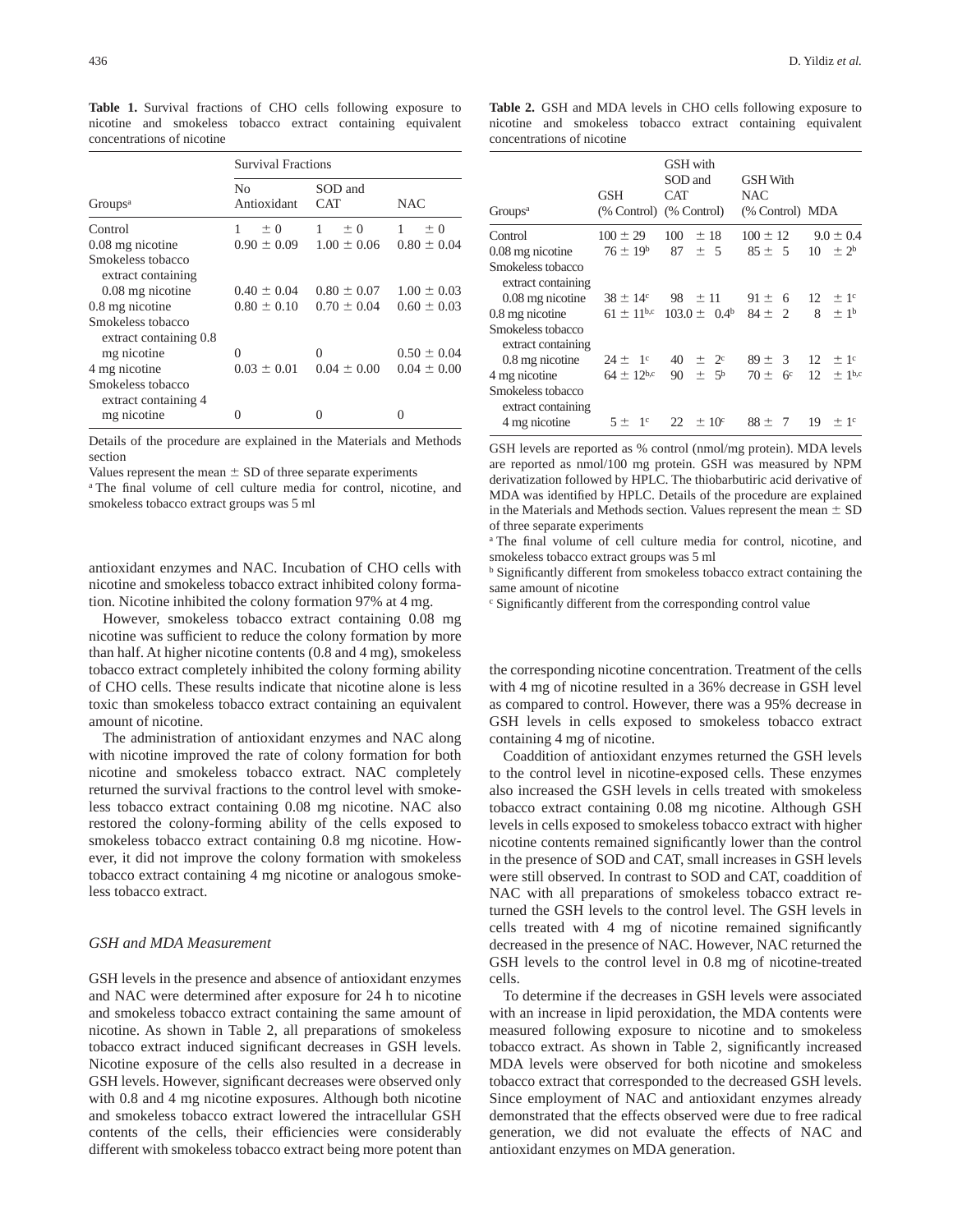**Table 3.** LDH activities in the media following exposure to nicotine and smokeless tobacco extract containing equivalent concentrations of nicotine

| Groups <sup>a</sup>                     | LDH.<br>Activity   | <b>LDH</b> Activity<br>with SOD<br>and CAT | LDH Activity<br>with NAC |
|-----------------------------------------|--------------------|--------------------------------------------|--------------------------|
| Control                                 | $47 \pm 2$         | $47 \pm 2$                                 | $54 \pm 6$               |
| $0.08$ mg nicotine                      | $58 \pm 6$         | $52 \pm 4$                                 | $48 \pm 4$               |
| Smokeless tobacco<br>extract containing |                    |                                            |                          |
| $0.08$ mg nicotine                      | $52 \pm 8$         | $51 \pm 1$                                 | $62 \pm 5$               |
| 0.8 mg nicotine                         | $56 \pm 8$         | $55 \pm 1$                                 | $50 \pm 6$               |
| Smokeless tobacco<br>extract containing |                    |                                            |                          |
| 0.8 mg nicotine                         | $55 \pm 5$         | $50 \pm 1$                                 | $55 \pm 4$               |
| 4 mg nicotine                           | $67 \pm 5^{\rm b}$ | $54 \pm 1$                                 | $57 \pm 5$               |
| Smokeless tobacco<br>extract containing |                    |                                            |                          |
| 4 mg nicotine                           | $43 \pm 2$         | $43 \pm 7$                                 | $63 \pm 3$               |

LDH activity is reported as unit/L. Details of the procedure are explained in the Materials and Methods section. Results represent the mean  $\pm$  SD of three separate experiments

<sup>a</sup> The final volume of cell culture media for control, nicotine, and smokeless tobacco extract groups was 5 ml

**b** Significantly different from the control

**Table 4.** Effects of nicotine and smokeless tobacco extract on LDH activity in a cell-free *in vitro* system

| Groups                                  | <b>LDH</b> Activity<br>(0 h) | LDH Activity<br>(4h) | LDH Activity<br>(24 h) |
|-----------------------------------------|------------------------------|----------------------|------------------------|
| Control                                 | $593 \pm 32$                 | $583 \pm 17$         | $545 \pm 70$           |
| $0.08$ mg nicotine                      | $626 \pm 10$                 | $572 \pm 17$         | $618 \pm 39$           |
| Smokeless tobacco<br>extract containing |                              |                      |                        |
| $0.08$ mg nicotine                      | $593 \pm 45$                 | $565 \pm 9$          | $578 \pm 54$           |
| 0.8 mg nicotine                         | $596 \pm 38$                 | $579 \pm 20$         | $600 \pm 8$            |
| Smokeless tobacco<br>extract containing |                              |                      |                        |
| 0.8 mg nicotine                         | $557 \pm 40$                 | $571 \pm 13$         | $615 \pm 20$           |
| 4 mg nicotine                           | $606 \pm 16$                 | $570 \pm 17$         | $611 \pm 10$           |
| Smokeless tobacco<br>extract containing |                              |                      |                        |
| 4 mg nicotine                           | $420 + 12a$                  | $419 \pm 15^{\circ}$ | $394 + 46^a$           |

LDH activity is reported as units/L. Details of the procedure are explained in the Materials and Methods section. Values represent the mean  $\pm$  SD of three separate experiments

<sup>a</sup> Significantly different from the control

#### *LDH Activity Measurements*

LDH activities in the media of nicotine- and smokeless tobacco extract-exposed cells were determined at the end of the 24-h incubation time. As shown in Table 3, only 4 mg of nicotine caused a significant increase in LDH activity. Treatment of cells with smokeless tobacco extract caused no statistically significant change in LDH activities in the media. LDH activities were also determined in the presence of the antioxidant enzymes and NAC. The presence of antioxidant enzymes and NAC restored the LDH activity to the control level in the media of 4 mg nicotine-treated cells. LDH activities in smokeless tobacco extract-treated cells, in the presence of the antioxidant enzymes and NAC, still remained in the range of control LDH activity. The numerical values were not statistically different.

To test if smokeless tobacco extract or nicotine has any direct effect on the LDH enzymatic activity, we incubated the enzyme in a cell-free media in the presence of nicotine and smokeless tobacco extract for 24 hs. As shown in Table 4, only smokeless tobacco extract containing 4 mg nicotine reduced the LDH activity significantly in a cell free environment. This inhibition occurred as soon as the enzyme was added to the media containing smokeless tobacco extract and the extent of inhibition did not change for 24 hs. The other preparations of smokeless tobacco extract and nicotine did not cause any change in LDH activities.

## **Discussion**

The present results indicate that nicotine is considerably less toxic than smokeless tobacco extract containing the same amount of nicotine. These profound differences between nicotine and smokeless tobacco extract must result from, in addition to nicotine, the large numbers of other biologically active compounds that adversely affect the cell survival. It has been reported that tobacco contains, besides nicotine, tobaccospecific N-nitrosamines formed during curing and fermentation of tobacco from nicotine and other alkaloids such as nornicotine, anatabine, and anabasine (Brunnemann *et al.* 1996). Some of the tobacco-specific N-nitrosamines have been shown to be metabolically activated in mammalian cells, leading to the formation of highly reactive electrophiles that react with nucleophilic molecules of the cells (Hoffmann and Hecht 1988). The presence of tobacco-specific N-nitrosamines and various carcinogenic compounds such as benzo[a]pyrene in tobacco may explain the smokeless tobacco extract's greater inhibitory effect on colony formation compared to nicotine alone.

Our present GSH and MDA data suggest that generation of free radicals may contribute to both nicotine and smokeless tobacco extract toxicity. Both nicotine and smokeless tobacco extract significantly increased MDA generation and reduced intracellular GSH levels, which were either partially or completely returned to control levels in the presence of free radical-scavenging enzymes and NAC. However, neither NAC nor the antioxidant enzymes had a significant protective effect on nicotine-induced inhibition of colony formation. These results indicate the presence of other mechanism(s) contributing to nicotine toxicity. In addition to free radical generation, one possibility is that constant exposure of the cells to nicotine for a long time overrides protection by the antioxidant enzymes, and NAC and toxicity become a result of nicotine-induced genotoxic effects. NAC and antioxidants cannot protect the cells from nicotine-induced genotoxic effects that become effective with overextended time period. In contrast to nicotine, employment of the free radical-scavenging enzymes and, particularly, NAC, with smokeless tobacco extract displayed a more protective effect, suggesting an important role for GSH depletion and oxidative stress in smokeless tobacco extract toxicity.

Induction of oxidative stress by both nicotine and smokeless tobacco extract has been demonstrated previously in separate experimental systems (Ashakumary and Vijayammal 1996;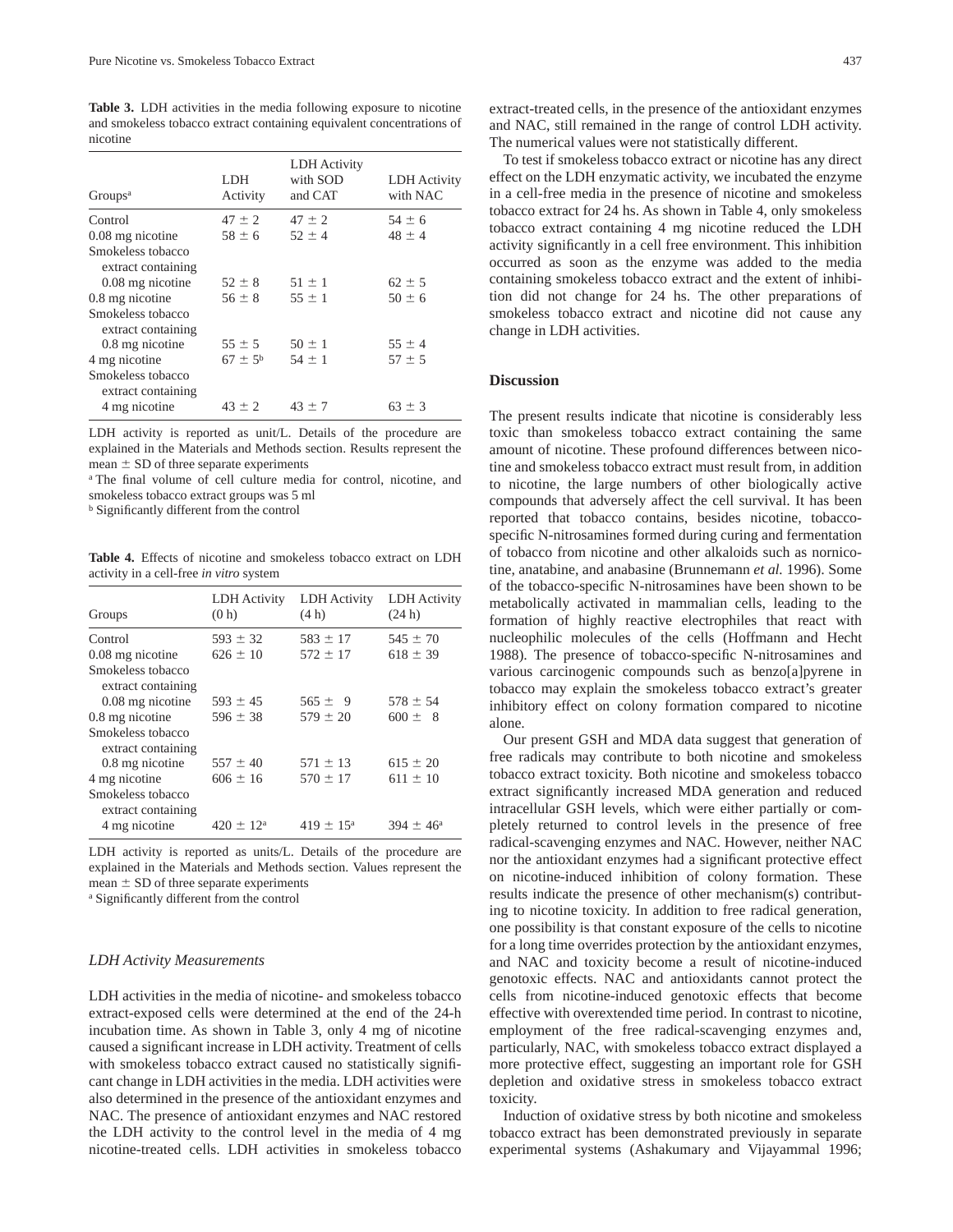Bagchi *et al.* 1996). One of the main objectives of this study was to compare nicotine- and smokeless tobacco extractinduced oxidative stress by measuring GSH and MDA levels. The lower GSH and higher MDA levels in smokeless tobacco extract-exposed cells, as compared to nicotine-exposed cells, suggest that nicotine alone is less efficient in induction of oxidative stress than smokeless tobacco extract containing the same amount of nicotine. This indicates the presence of other compounds besides nicotine in smokeless tobacco extract that are involved in free radical generation. Addition of antioxidant enzymes and NAC increased the GSH levels in the presence of smokeless tobacco extract and nicotine. However, the responses of nicotine and smokeless tobacco extract-treated cells to antioxidant enzymes or NAC were different. In nicotineexposed cells, GSH levels were more efficiently restored in the presence of antioxidant enzymes as compared to the presence of NAC. In contrast, in smokeless tobacco extract-exposed cells, GSH levels were more efficiently restored in the presence of NAC as compared to the presence of antioxidant enzymes. These results suggest that the nature of free radicals generated or the mechanism of GSH depletion in nicotine and smokeless tobacco extract-treated cells is different, which further indicates that some of the nicotine-specific actions could be blocked in smokeless tobacco extract due to complex interactions among the constituents of smokeless tobacco extract.

In contrast to NAC, SOD and CAT cannot cross the cell membranes. Therefore, increases in GSH levels by SOD and CAT of nicotine-treated cells suggest that free radicals are generated or are present outside of the cells and are more efficiently scavenged by these enzymes rather than NAC. In contrast, the increase in GSH levels by NAC in smokeless tobacco extract-exposed cells suggests that free radicals are mainly present inside the cells and are more efficiently scavenged by the presence of NAC rather than SOD and CAT. Another possibility is that the GSH of the smokeless tobacco extract-exposed cells is also depleted by conjugation reactions with components and/or metabolites of smokeless tobacco extract. In this respect, NAC may replace GSH in conjugation reactions and directly activate GSH synthesis or directly scavenge the free radicals formed following exposure to smokeless tobacco extract, thereby replenishing the GSH levels to the control level.

Lipid peroxidation is known to disturb the integrity of cellular membranes, leading to the leakage of cytoplasmic enzymes, such as LDH, into the media (Bagchi D *et al.* 1995). To show the extent of membrane damage by nicotine and smokeless tobacco extract, the LDH activities were measured in the media. LDH activity was increased only in the media of 4 mg nicotine-treated cells. Although 4-mg-nicotine-containing smokeless tobacco extract resulted in generation of higher MDA levels, it did not increase the LDH activity in the media. This indicates that smokeless tobacco extract either prevents LDH leakage or contains an inhibitor of the enzyme. To test the possibility that smokeless tobacco extract may contain an inhibitor for the LDH enzymatic activity, we determined the changes in LDH activities in the presence of smokeless tobacco extract in a cell free system. Results showed that smokeless tobacco extract containing 4 mg nicotine significantly inhibits the LDH activity. This may be sufficient to explain the absence of LDH activity in the media of cells treated with smokeless tobacco extract containing 4 mg nicotine. However, smokeless tobacco extract containing 0.8 mg nicotine, which had no effect on LDH activity in a cell-free system, generated the same amount of MDA as 4 mg nicotine. Therefore, it is still not possible to completely attribute the LDH leakage in nicotine treated cell to the level of lipid peroxidation. These results indicate that LDH release by nicotine may involve another mechanism, in addition to the increase in MDA generation.

The present study concludes that the toxicity and oxidative stress-inducing actions of smokeless tobacco extract are not due entirely to its nicotine content. The mechanisms of toxicities and free radical generation are different in cells treated with nicotine and smokeless tobacco extract containing the same amounts of nicotine. In addition to nicotine, smokeless tobacco extract may constitute other mechanisms for toxicity. Some of the nicotine specific effects could be blocked when present in smokeless tobacco extract. NAC may have an important role in protecting against smokeless tobacco extract-induced cellular damage due to GSH depletion and oxidative stress.

*Acknowledgments.* This study was supported by the Smokeless Tobacco Research Council, Grant #0665-01.

#### **References**

- Ashakumary L, Vijayammal PL (1996) Effect of nicotine on antioxidant defence mechanisms in rats fed a high-fat diet. Pharmacology 52:153–158
- Bagchi D, Hassoun EA, Bagchi M, Stohs SJ (1995) Protective effects of free radical scavengers and antioxidants against smokeless tobacco extract (STE)-induced oxidative stress in macrophage J774A.1 cell culture. Arch Environ Contam Toxicol 29:424–428
- Bagchi M, Bagchi D, Stohs SJ (1996) *In vitro* effects of smokeless tobacco extract on the production of reactive oxygen species by human oral epidermal cells and rat hepatic mitochondria and microsomes, and peritoneal macrophages. Arch Environ Contam Toxicol 30:418–422
- Bagchi M, Bagchi D, Adickes E, Stohs SJ (1995) Chronic effects of smokeless tobacco extract on rat liver histopathology and production of HSP-90. J Environ Pathol Toxicol Oncol 14(2):61–68
- Benowitz NL (1988) Nicotine and smokeless tobacco. CA-A Cancer J Clin 38:244–247
- Bradford MA (1976) Rapid and sensitive method for the quantitation of microgram quantities of protein utilizing the principal of proteindye binding. Anal Biochem 72:248–256
- Brunnemann KD, Procopczyk B, Djordevic MV, Hoffmann D (1996) Formation and analysis of tobacco-specific N-nitrosamines. Crit Rev Toxicol 26(2)::121–137
- Christen AG, McDanniel RK, McDonald JL Jr (1990) The smokeless tobacco ''time bomb.'' Postgrad Med 87:69–74
- Connolly GN, Winn DM, Hecht SS, Hennigfield JE, Walker B, Hoffman D (1986) The reemergence of smokeless tobacco. New Eng J Med 314:1020–1027
- Doolittle DJ, Winegar R, Lee CK, Caldwell WS, Hayes AW, deBethizy JD (1995) The genotoxic potential of nicotine and its major metabolites. Mut Res 344:95–102
- Draper HH, Squires EJ, Mahmoodi H, Wu J, Agrawal S, Hadley MA (1993) Comparative evaluation of thiobarbutiric acid methods for the determination of malondialdehyde in biological materials. Free Rad Biol Med 15:353–363